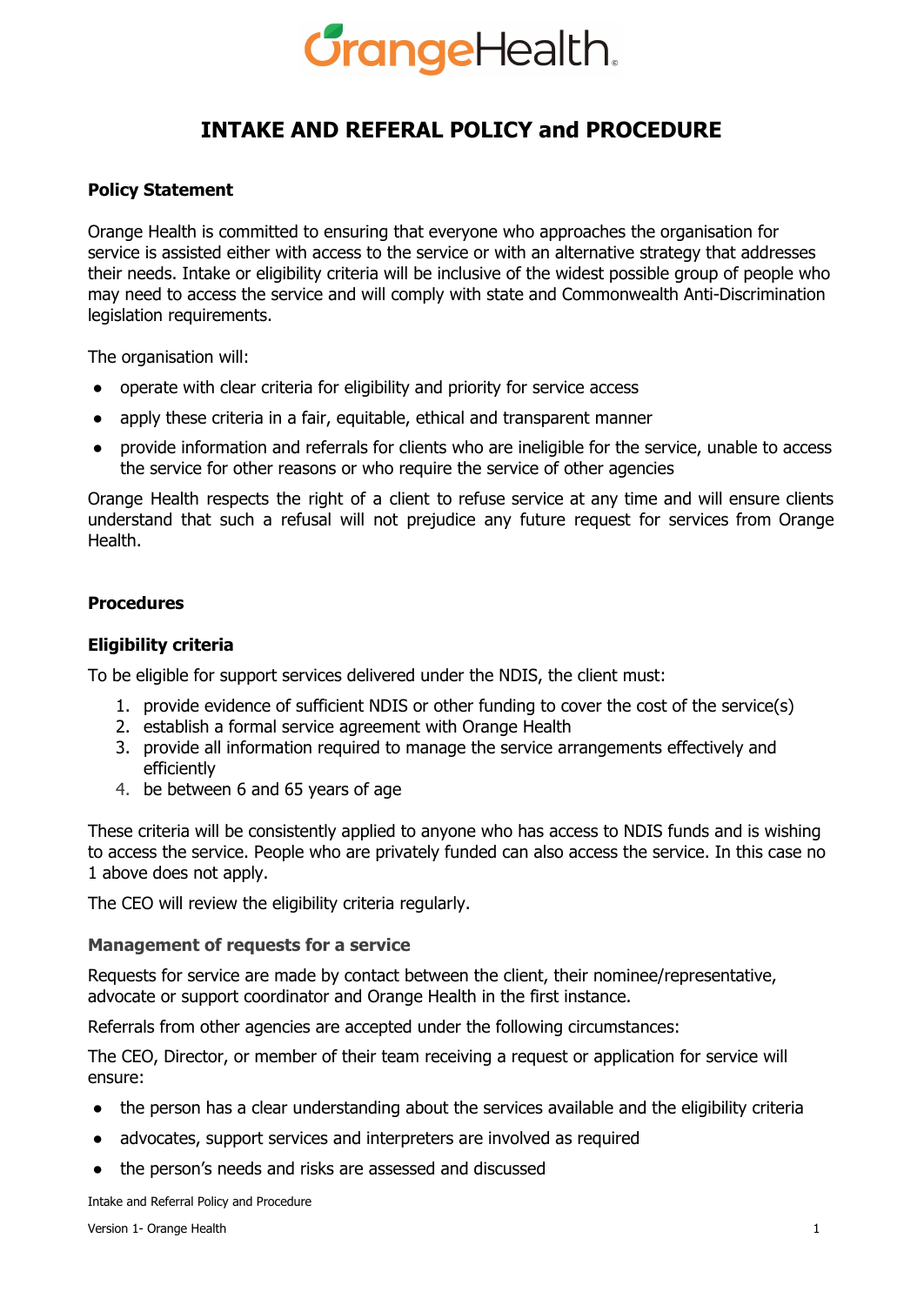## *<u>GrangeHealth.</u>*

- if eligible, the person is provided with access to the service. Where there may be limited service levels the client may be placed on the waiting list, provided with alternative service options or referred to an appropriate service provider.
- if ineligible or excluded from the service, the person is informed of the reason for refusal of service, advised of their right to appeal and provided with information about alternative options and a referral to an appropriate agency wherever possible
- decisions are consistent and transparent, identify the person's wishes including who they would like to attend appointments with
- a record is kept of who has requested a service, how they were referred, their eligibility and any onward referrals made.

#### **Making referrals**

The CEO, Director or delegate will be responsible for maintaining accurate and current contact details for all referrals made.

Informal referrals are made by providing the client with contact information about other services or agencies.

Formal referrals are made to other agencies under the direction of the CEO or Director.

When a referral is made to another agency, the staff member making the referral will ensure that:

- confidentiality and privacy of the client is maintained at all times
- they have clarified with the client the service needs they have expressed
- the client is given an accurate picture of the other agency and its service
- the other agency is given full and honest referral information
- records of contact with the client and the other agency are kept
- the culturally specific needs of the client are considered e.g. referring Aboriginal and Torres Strait Islander clients to services provided by Aboriginal community organisations

Support staff may make contact with an agency on behalf of, or with, clients who are self-referring. follow up with the client or other agency about the appropriateness and suitability of the referral and provide specific guidelines when referring excluded or ineligible clients.

**Approvals** Date of approval: 3 March 2021 Date of review: 3 March 2021

Signature of CEO: Intake and Referral Policy and Procedure Version 1- Orange Health 2